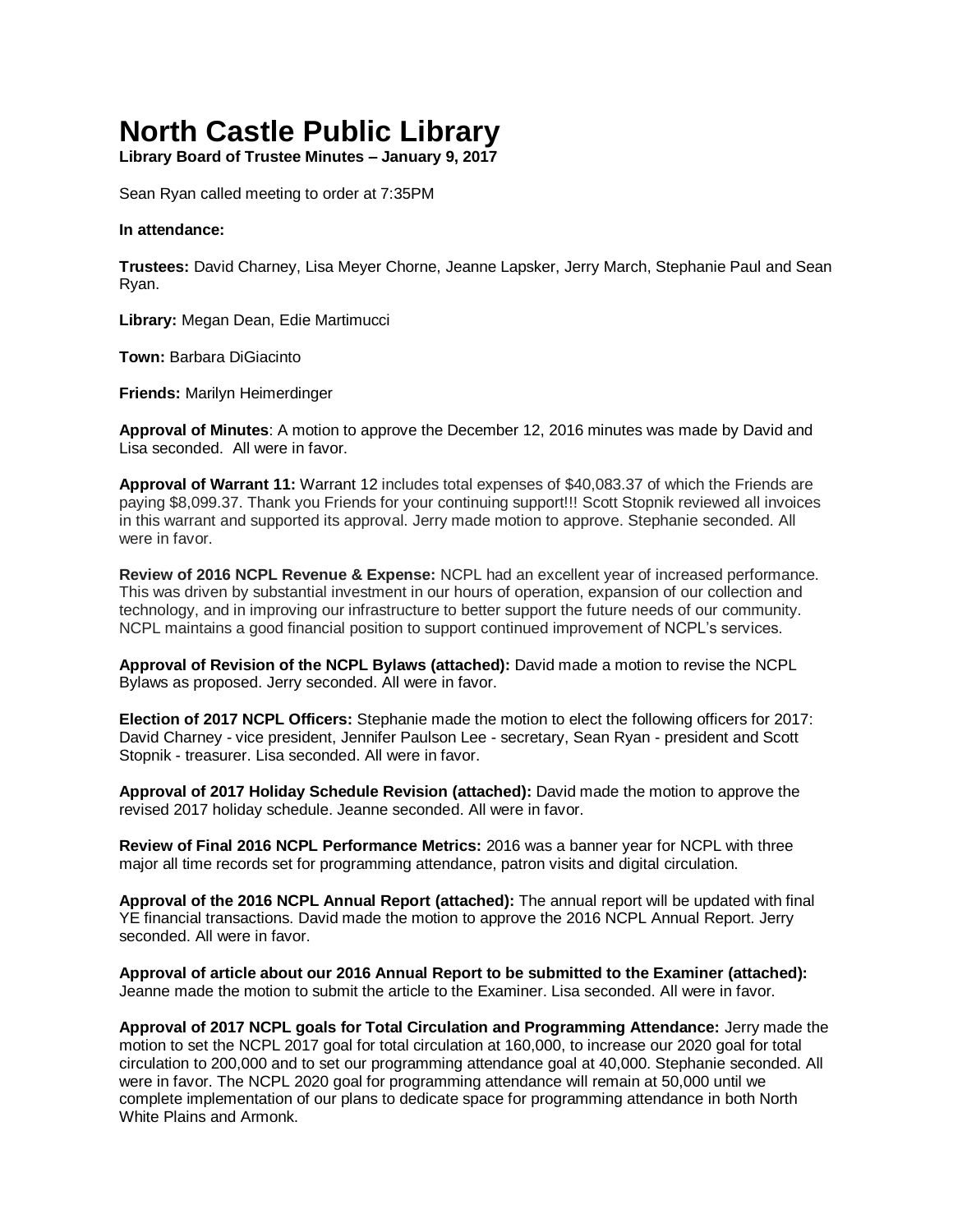**Vote:** Jerry made the motion, contingent on Civil Service approval, to eliminate one senior clerk position. David seconded. All were in favor.

**Brainstorming Session:** "How can NCPL further improve our adult collection to drive circulation?" NCPL has made significant progress weeding our adult collection in preparation for the consolidation of materials currently in the Magazine Room into the Elson Room. We have also created curated collections. Importantly, the Friends have agreed to fund the addition of new bookcases in the Elson Room to enable this transformation. This brainstorming session focused on additional actions NCPL can take to further expand adult circulation. Ideas identified were:

- Additional curated collections, potentially created with the help of partners. For example, a history collection curated by a history professor and/or a gardening collection curated by an expert in that field.
- Introduce curated electronic collections.
- Develop focus on "areas of expertise". For example art.
- Use of social media to spread word of good books. For example, use of Twitter to publicize who is reading what.
- Develop/promote existing electronic ways to share ideas/recommendations on books.
- Increase ease of use in the acquisition and use of library cards. For example, increase use of apps on phone to replace actual cards, or couple acquisition of library cards with DMV license acquisition.
- Build competitive book recommendation capabilities.
- Introduce online book clubs. Leverage to share ideas on good books.
- Introduce "shelf talkers".
- Leverage programming to generate use of our collections as was done by the knitting club spreading the use of TotalBoox for knitting books with knitting patterns. This extended to baking cookbooks and then all cookbooks.
- Offer coffee/food at book clubs.
- Gather and then use "best of breed" data on successful libraries in the circulation area.
- Does everything possible to make it easier to borrow from NCPL. For example lessen popups on self check-out, review and simplify rules for ease of use/patron flexibility.

The meeting was adjourned at 8:58pm. Our next meeting will take place on February 22, 2017 where we will have a joint meeting with the Friends. The agenda will focus on the trustees presenting the current library strategy and how we believe the Friends can best support the upcoming strategic initiatives.

Respectfully submitted,

Sean Ryan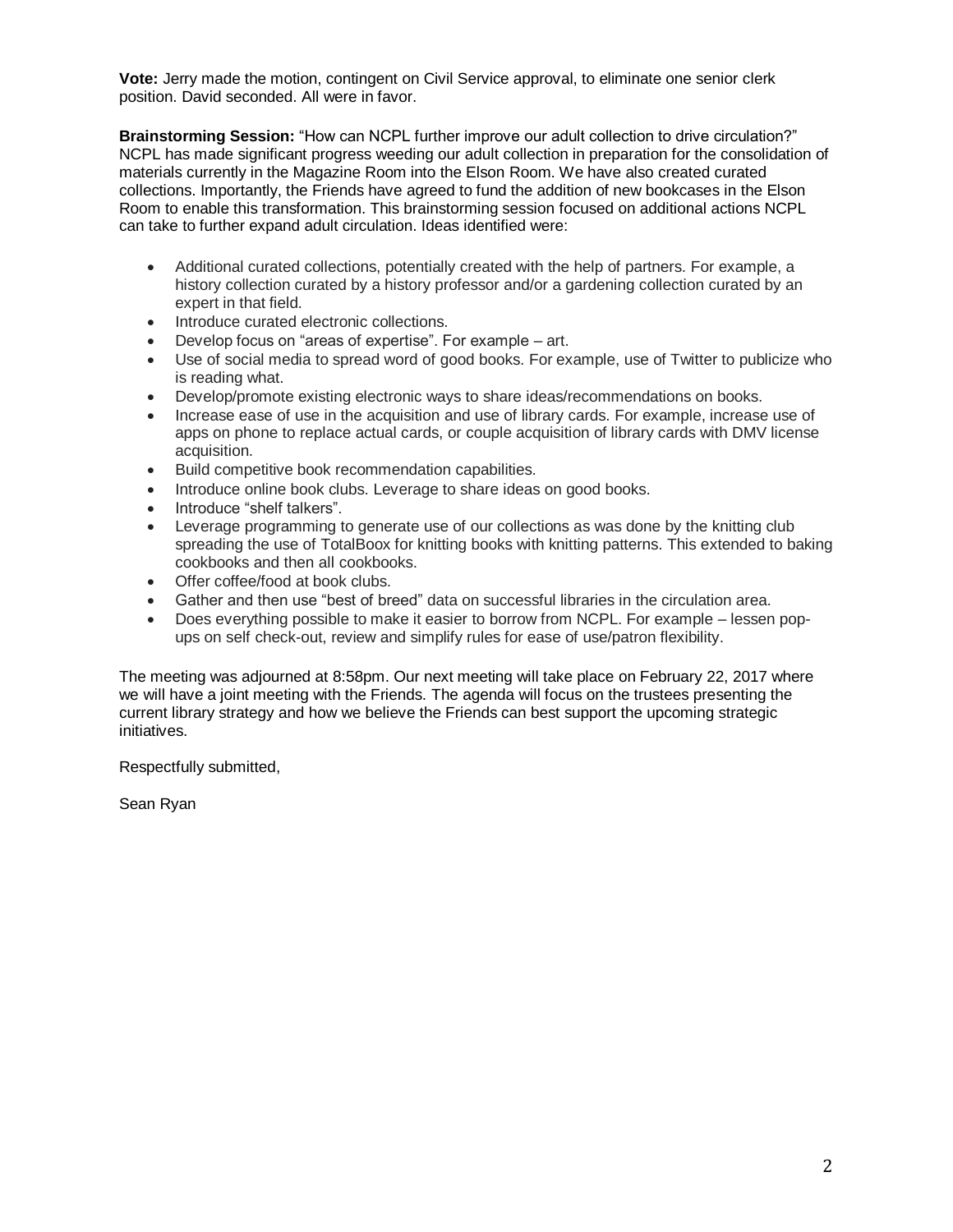

# **North Castle Public Library Bylaws**

## **Mission Statement**

The North Castle Public Library exists to provide a wide range of superior educational and cultural services to the residents of North Castle in an open and non-judgmental environment.

## **Preamble**

The North Castle Public Library is managed by a Board of Trustees (hereinafter designated as the "Board") as defined in the provisional charter No. 8314, dated January 24, 1963. Absolute charter No. 9741 was granted by the Regents of the State of New York on September 27, 1968. The Board of the North Castle Public Library is responsible for ensuring that our library provides the services described in our mission statement to the residents of the Town of North Castle.

The Board is governed by the laws of New York State, the regulations of the Commissioner of Education and by the following bylaws.

#### **Bylaws**

#### **Article I. Name**

a. The name of the organization shall be the North Castle Public Library.

b. Our library provides services from two facilities – (1) in Armonk at 19 Whippoorwill Road East and (2) in North White Plains at 10 Clove Road and a wide range of digital services through the support of the Westchester Library System and other partners.

#### **Article II. Purpose**

a. The purpose of the organization is to provide superior educational and cultural services to all residents, youth through adult, of the Town of North Castle.

#### **Article III. Fiscal**

a. The fiscal year of the library shall commence on the first day of January and end on the thirty-first day of December each year.

## **Article IV. Board of Trustees**

a. The library shall be governed by a Board of Trustees. The Board shall consist of seven to nine members appointed by the Town Board of the incorporated Town of North Castle for a term of five years. A trustee can serve a maximum of two consecutive full terms.

b. Eligibility for office shall be limited to individuals residing or owning property within the geographical limits of the North Castle Public Library district.

c. The term of office shall end on December  $31<sup>st</sup>$  of the fifth year following appointment, unless the office falls vacant prior to the expiration of the term.

d. In the case of a trustee appointed to fill an unexpired term, the interim appointment shall end on December  $31<sup>st</sup>$  of the fifth year following the date of appointment of the member whose withdrawal resulted in the vacancy.

e. Each trustee shall have one vote, irrespective of office held.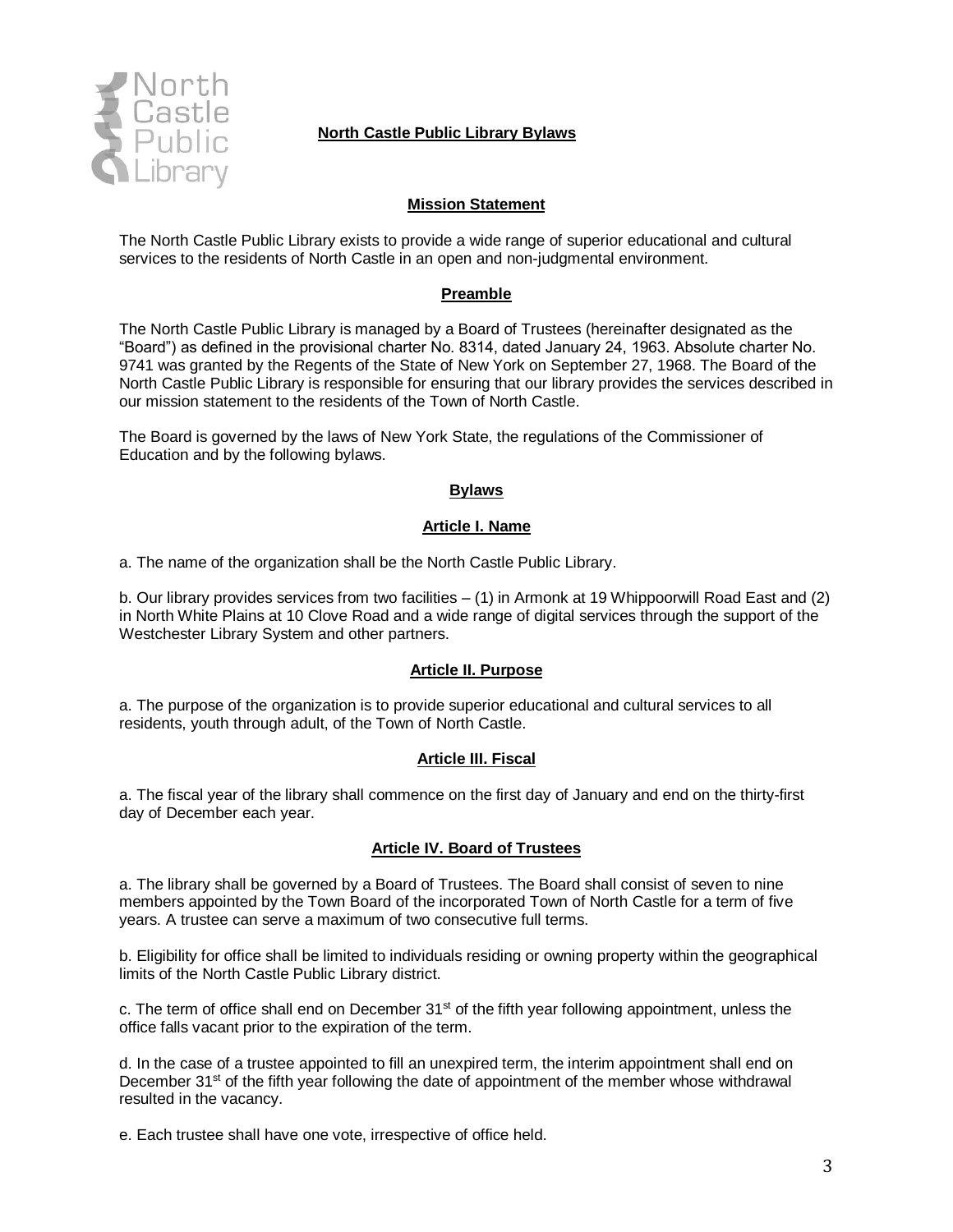f. A trustee must be present at a meeting to have his/her vote counted.

g. All trustees must abide by the Code of Ethics established by the Town of North Castle.

h. All actions of the Board shall be of the Board as a unit. No Board member shall act on behalf of the Board, on any matter, without the prior approval of the Board to carry out a specific action or public statement.

i. If any trustee shall fail to comply with the duties defined in g and h above, the Board shall take under advisement the extent of the infraction and make appropriate recommendation, if necessary, to the North Castle Town Board.

j. If any trustee shall fail to attend three consecutive meetings without excuse accepted as satisfactory by the Board, he/she shall be deemed to have resigned and the vacancy shall be filled.

k. Responsibilities of the Board include:

i. Define and maintain the long term strategy of the library.

ii. Select, hire and regularly evaluate a qualified library director/assistant director.

iii. Ensure long term financial viability of the library. Exercise fiduciary responsibility for the use of public and private funds.

iv. Adopt required policies and rules regarding library governance and use.

v. Ensure required performance improvement of the library to meet the needs of the citizens of North Castle.

vi. Maintain facilities that meet the library's and community's needs.

vii. Promote the library in the local community and beyond.

viii. Conduct the business of the library in an open and ethical manner in compliance with all applicable laws and regulations and with respect for the institution, staff and public.

## **Article V. Officers**

a. The officers of the Board shall be the President, Vice-President, Secretary and Treasurer, elected annually by the Board at an annual organizational meeting in January of each year.

b. The duties of the officers shall be as follows:

i. The **President** shall preside at all meetings of the Board, appoint all committees,

authorize calls for any special meetings, execute all documents authorized by the board and<br>ly perform the duties of a presiding officer. The president shall be an ex-officio member of all generally perform the duties of a presiding officer. The president shall be an ex-officio committees of the Board.

ii. The **Vice President**, in the event of the absence or a disability of the president, or of the vacancy of that office, shall assume and perform the duties and functions of the president. iii. The **Secretary** shall keep a true and accurate record of all meetings of the Board, ensure public notice of all regular and special meetings and shall assume and perform such other duties as are generally associated with that office.

iv. The **Treasurer** shall be responsible for handling financial matters as delegated by the Board.

v. In the case of the absence of any officer of the Board, or committee chairperson, the powers and duties of such officer or committee chairperson may be delegated, on a temporary basis, to any other member of the Board upon majority vote of the trustees present at the meeting.

## **Article VI. Director and Assistant Director**

a. The Board shall appoint a **Director** who shall be the executive officer of the policies of the Board and shall have charge of the administration of the library under the direction of the Board. The director shall be responsible for the employment and direction of the staff, for the efficiency of the library's service to the public, for the care of buildings and equipment, and for the operation of the library in a financially responsible manner. The Director shall attend all Board meetings.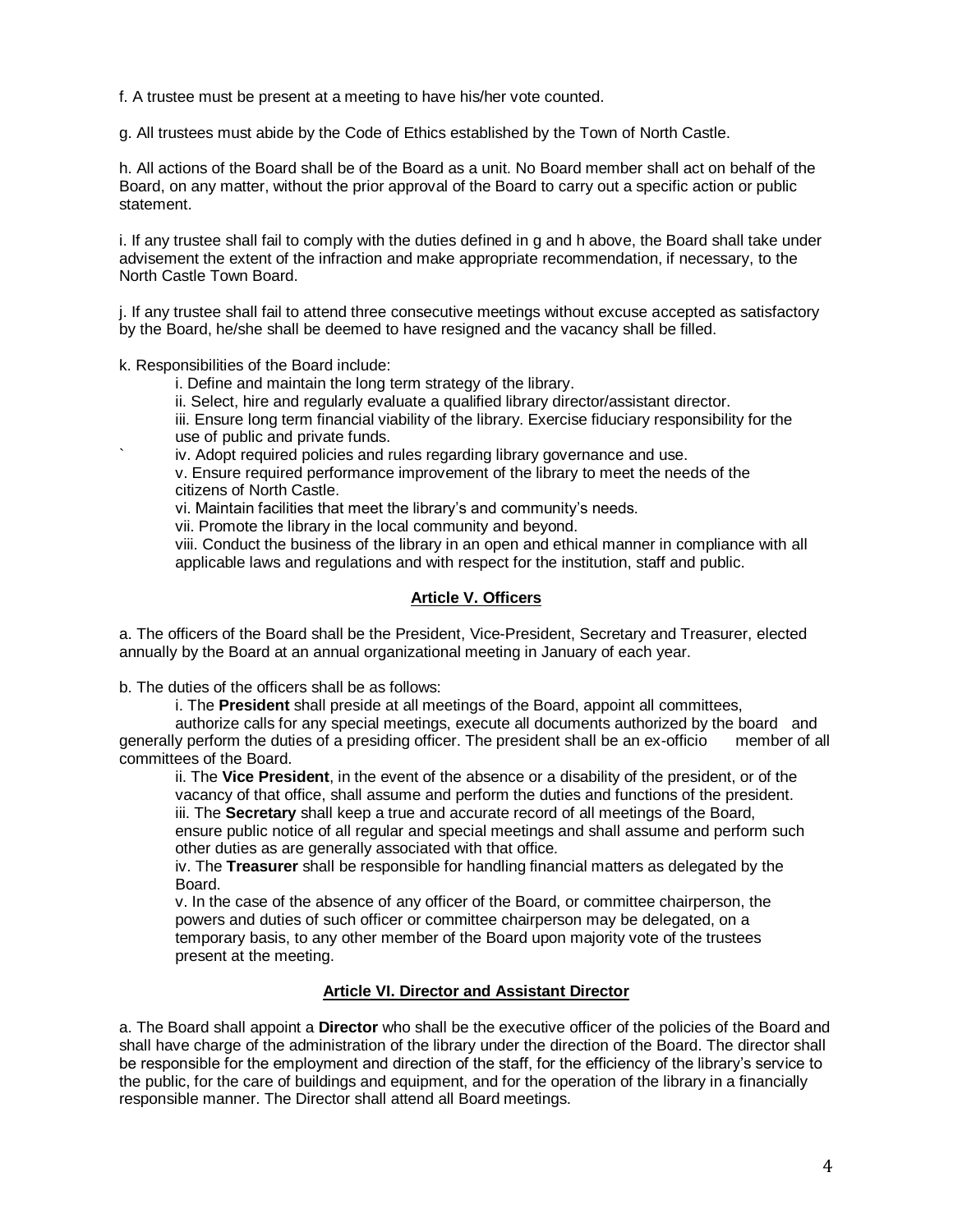b. The Board may appoint an **Assistant Director** and define specific leadership responsibilities for that position. The Assistant Director shall attend all Board meetings.

c. The Director and/or Assistant Director shall render and submit to the Board reports and recommendations of such policies and procedures, which will improve the efficiency and quality of library service.

#### **Article VII. Committees**

a. All committees shall be appointed by the president.

b. No committee shall have anything other than advisory powers unless, by action of the Board, granted with the specific power to act.

c. The president shall be, ex officio, a member of all committees.

## **Article VIII. Meetings**

a. Meetings of the Board shall be held in compliance with New York State Open Meetings Law. Notice of, and the agenda for, all meetings shall be posted on the library's website at least five days before each meeting. The Board welcomes resident attendance at Board meetings.

b. The public shall be given opportunity to address the Board. All public comment must be limited to 5 minutes and must not be personally directed, abusive, obscene or irrelevant. The Board will listen to public comments and may ask questions for clarification, but will not engage in discussion or debate. If there is a need for response from the Board, it may come at a later time.

c. Regular meetings of the Board shall be held monthly, with a minimum of ten meetings per year.

d. A special meeting of the Board may be called at any time by the president or upon the request of five members for a specific purpose. No business may be transacted at such special meeting except the stated business.

e. The annual organizational meeting of the Board shall be held at the regular meeting for the month of January. The business transacted at this meeting shall include the election of officers for the year. Election of officers can be done by secret ballot upon demand by any member of the board.

f. A simple majority of the existing Board shall constitute a quorum for the conducting of business. If a quorum is not present at a regular meeting, no business may be transacted and the attending trustees may set a new date for a rescheduled meeting.

g. The budget for the subsequent calendar year shall be approved by the Board at a regular Board meeting. This should precede review of the library's budget with the Town Board and will typically occur in the fourth quarter of each year.

h. All regular meetings shall include, but not be limited to, approval of the prior meeting's minutes and a financial report of receipts and disbursements and approval of the monthly warrant(s).

i. All meetings shall be conducted in accord with Robert's Rules of Order, Revised.

#### **Article IX. Amendments**

a. Amendments to these Bylaws may be proposed at any regular meeting and shall be voted on at the next regular meeting. Written notice of the proposed amendment or amendments shall be sent to all absent trustees at least ten days prior to the voting session. A simple majority of the Board is required for adoption of an amendment.

Approved by the North Castle Public Library Board of Trustees at their meeting of January 9, 2017.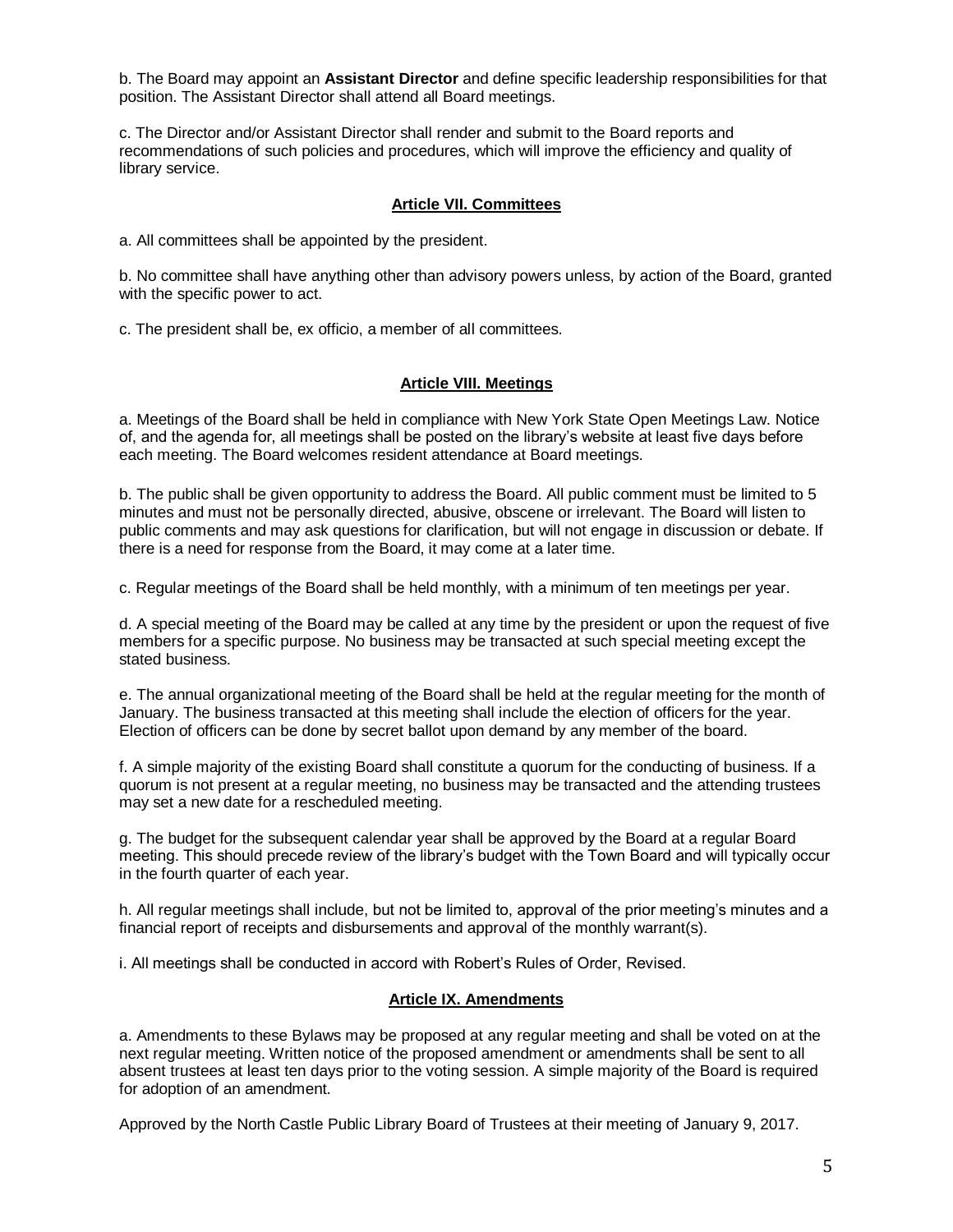# **North Castle Public Library 2017 Holidays – Proposed**

| Anytime during 2017<br>Open                 |        |  |
|---------------------------------------------|--------|--|
| Monday, January 2                           | Closed |  |
| Monday, January 16                          | Closed |  |
| Monday, February 20                         | Closed |  |
| Sunday, April 16                            | Closed |  |
| Monday, May 29                              | Closed |  |
| Tuesday, July 4                             | Closed |  |
| Monday, September 4                         | Closed |  |
| Monday, October 9                           | Closed |  |
| Friday, November 10                         | Closed |  |
| Thursday November 23                        | Closed |  |
| Sunday, December 24                         | Closed |  |
| Monday, December 25                         | Closed |  |
| Tuesday, December 26 (Observe 12/24) Closed |        |  |
| Saturday, December 31                       | Closed |  |
|                                             |        |  |

*\*\*\*Floater is for employees hired before April 1, 2014*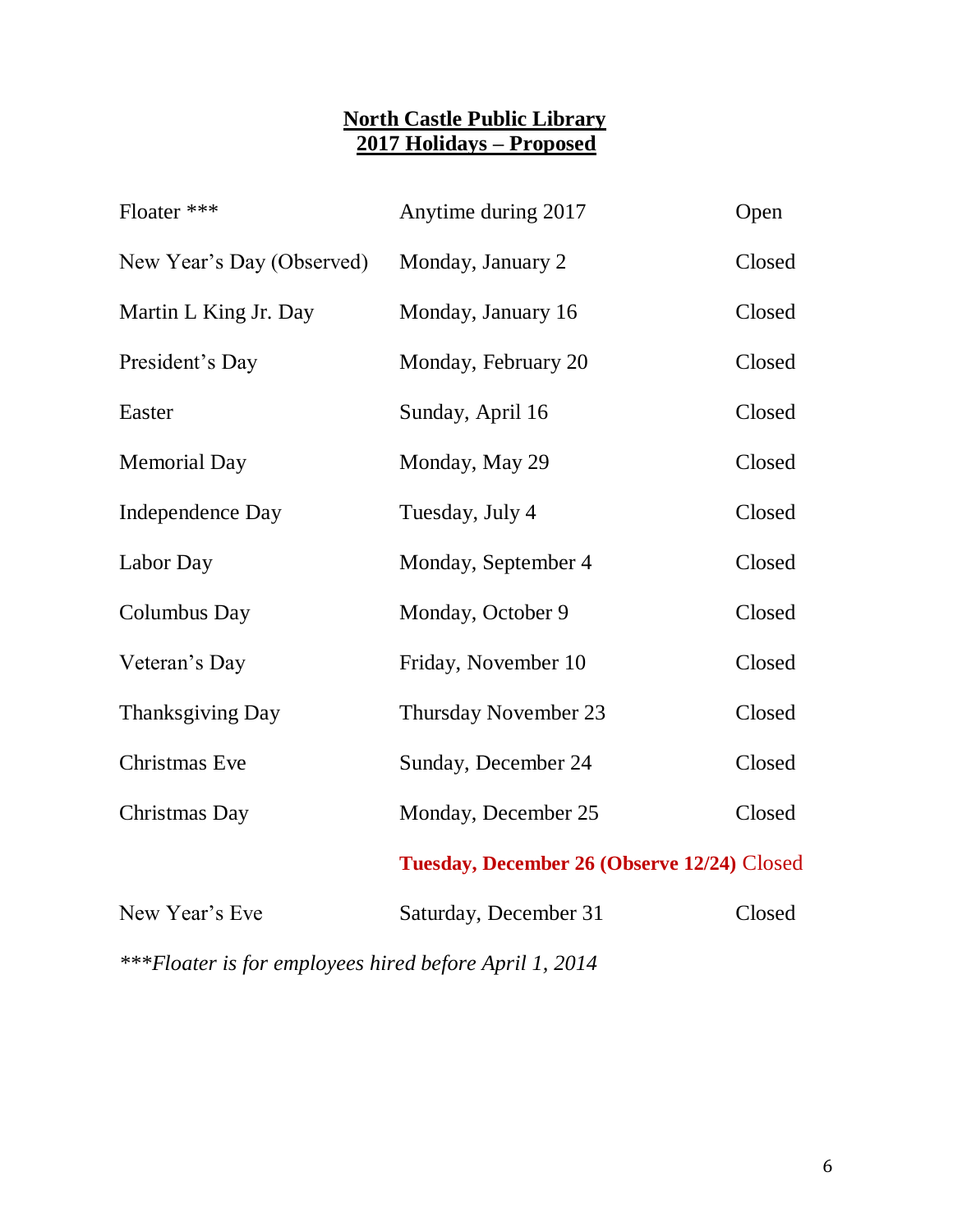# orth **North Castle Public Library** Castle **2016 Annual Report**

# **2016 - A Year of Accelerating Transformation and Increasing Performance**

# **All Time NCPL Records**

Public .ibrary

# $2013$  2014 2015 2016

In 2016, the North Castle Public Library had its best ever annual results in three important areas – programming attendance, electronic circulation and patron visits. These records moved our library closer to our goal of being the educational and cultural hub of North Castle.

# **Program Attendance**

NCPL delivered 2,061 programs and grew programming attendance by 34.1% to 36,015 attendees – making our library's programs among the most successful in our area!

# **Program Attendance**



# **Total Electronic Circulation**

# **Electronic Circulation**



NCPL grew electronic circulation by 57.7% to 20,918 items. The addition of a new electronic platform, TotalBoox - a no return required service, was the major driver of this extraordinary growth.

# **Patron Visits**

NCPL grew patron visits by 15.2% to 134,434 visitors - making it one of the fastest growing libraries in our area!



# **Modernized our Facilities**

The library and town made significant investments improving library facilities in 2016. Our top priority is renovation of our North White Plains facility where a beautiful new deck adds much needed space. In Armonk, we added a new automatic door in the Kent Place entry to ease access, a generator to support continuous operation and LED lighting for cost savings and lesser environmental impact.



0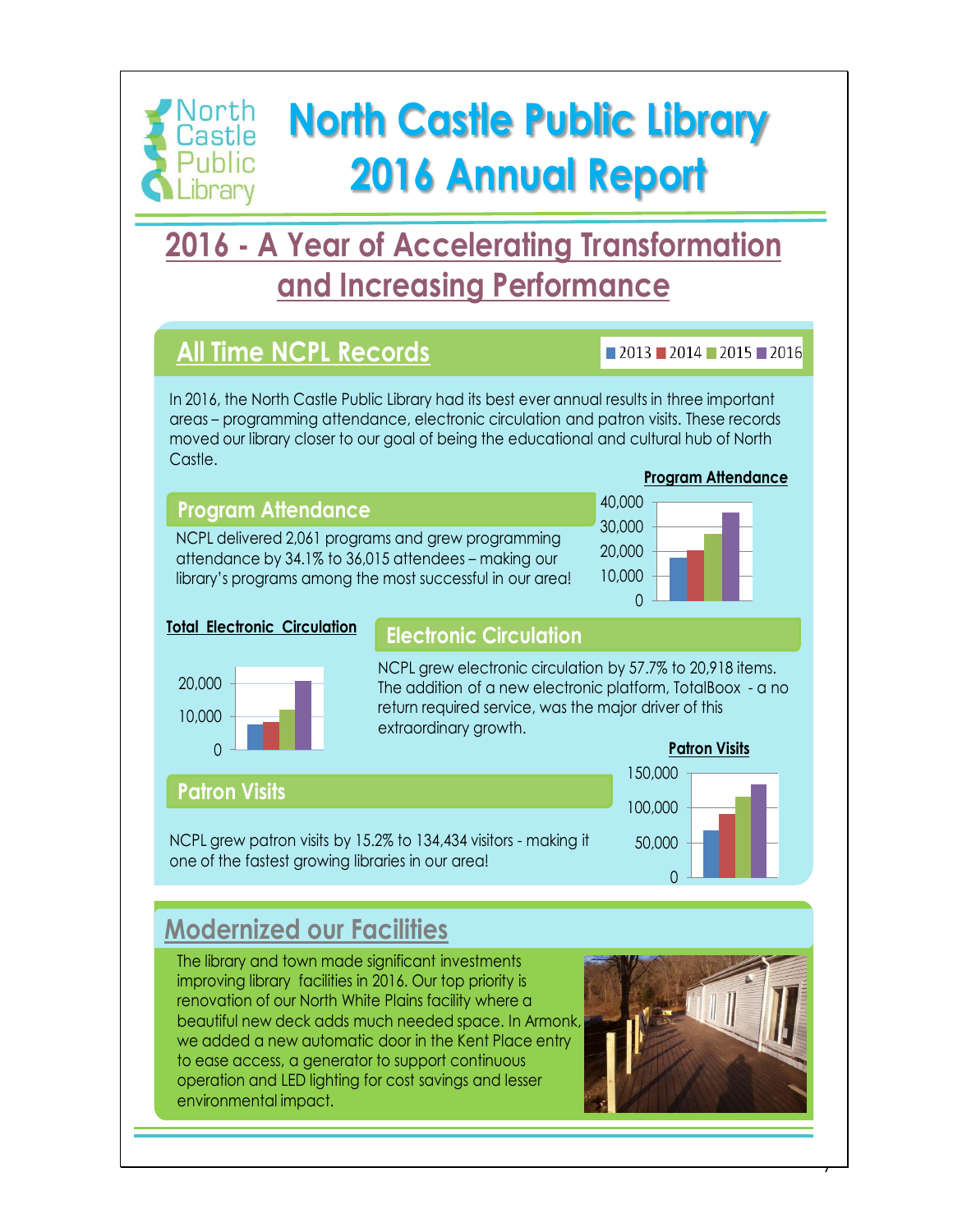# **Our Strategy of Transformation**





**New Kent Place Entry Hudson Stage Company 3D Printing** "*Animals Out of Paper"*



Dear Patrons,

We believe our library plays a very important role in our community, with the goal of becoming the educational and cultural hub of North Castle. To accomplish this, our library must continually transform itself to meet our community's rapidly changing needs. Our team is committed to making this change happen, with strict adherence to a multi-year strategy designed to guide us to become a "library of the future." A summary of our strategy follows.

# **Our Objective**

To significantly increase the number of residents using the North Castle Public Library by constantly improving and updating our offerings, broadening recognition of the library's vast array of services and encouraging greater usage of all the library has to offer.

# **Our Strategy**

Nine focus areas drive our actions and the continual transformation of our library:

- Grow our circulation both physical and electronic materials.
- Grow and diversify our library's programming.
- Expand our "Virtual Library" and use of technology.
- Extend our community outreach add partners to mutual advantage.
- Build an "Army of Library Advocates" to share our library's range of services.
- Support our employees through robust staff development.
- Use measurements to drive our library transformation.
- Modernize our facilities and make them more flexible.
- Ensure the library is financial strength.

In this Annual Report, we present the results of our 2016 actions and describe our future goals. For more information about our vision and strategic plan, please visit our website at: www.northcastlelibrary.org/board-of-trustees.

We hope you will visit us often – physically and electronically – and, we welcome your input at suggestionsncpl@wlsmail.org.

# The Trustees and Staff of the North Castle Public Library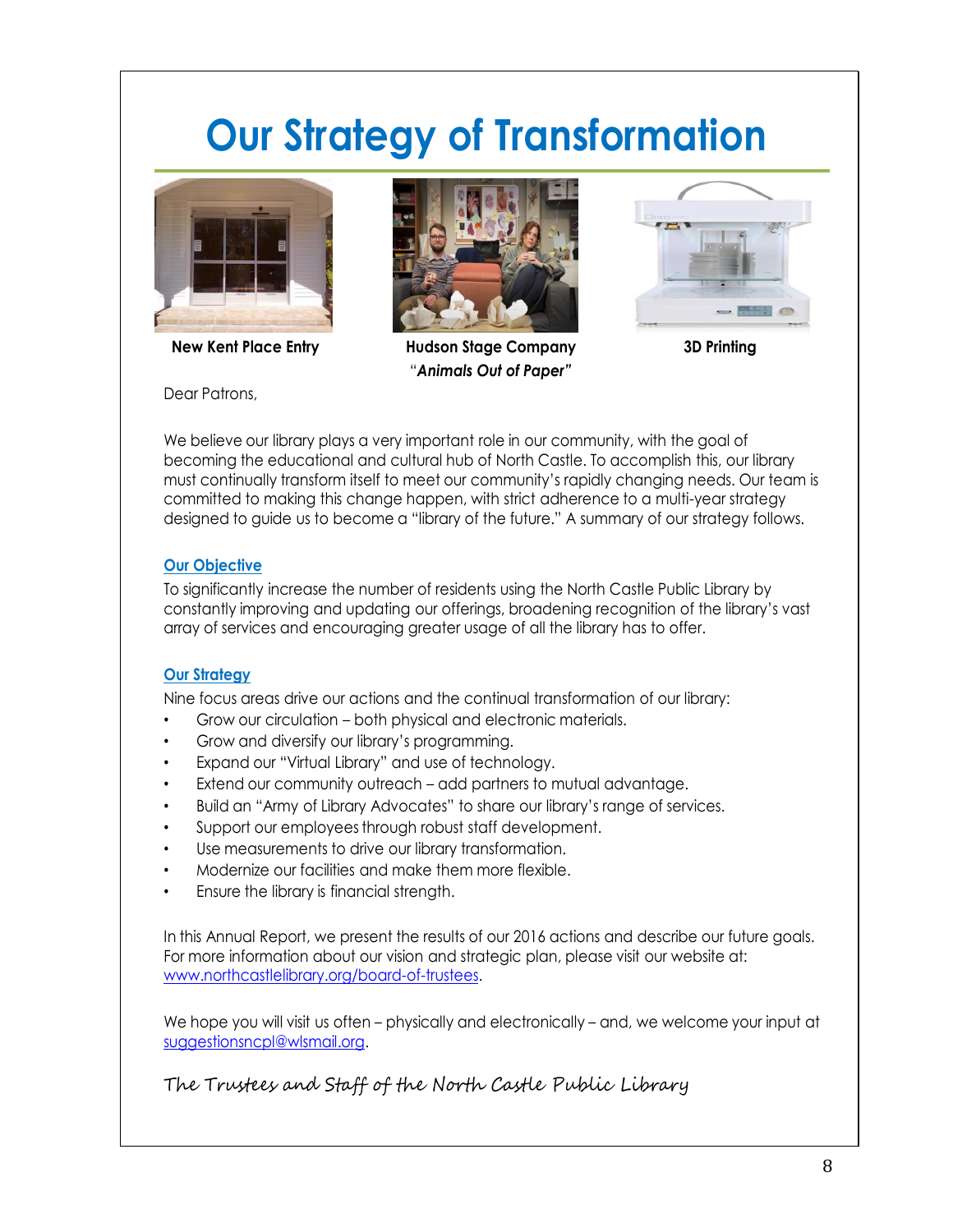# **Financial Management**

2016 represents the fourth year in a row we have run our library with the same flat budget. In 2016, our financial actions included:

• **Restructuring our finances** – We continued re-engineering our operation to support our extended hours and new materials investment while supporting our transformation. These actions have produced significant performance improvements.

• **Pursuing and receiving Grants -** In 2016, we applied for and were awarded two NYS Library Construction Grants totaling \$73,712. These grants supported many projects of our transformation.

• **Capital investment to improve our facilities** – The library and town invested over \$275,000 adding new and more usable spaces, upgrading our technology, implementing more cost effective and environmentally friendly systems (lighting, heating, etc.) and installing backup capabilities in case of emergency, We believe these actions improve our ability to better serve you.



# **2016 Financial Statement**

| <b>REVENUES</b>              | <b>Original Budget</b> | Actual    | <b>Fund Balance</b> |
|------------------------------|------------------------|-----------|---------------------|
| <b>Property Taxes</b>        | 1,618,948              | 1,618,948 |                     |
| Fines & Charges              | 14,000                 | 14.713    |                     |
| Rentals & Sales              | 16,500                 | 13,792    |                     |
| Donations                    | 3,000                  | 1.249     |                     |
| State & Other Aid            | 10,000                 | 69.923    |                     |
| Other                        | 6,200                  | 15,419    |                     |
| <b>Total Revenues</b>        | 1,668,648              | 1,734,404 |                     |
| <b>EXPENSES</b>              |                        |           |                     |
| Salaries                     | 889,995                | 926,128   |                     |
| <b>Benefits</b>              | 369,800                | 348,070   |                     |
| Materials (Books, AV, etc)   | 165,000                | 147,302   |                     |
| WLS Fees & Charges           | 60,000                 | 55,515    |                     |
| Technology                   | 24,000                 | 20,505    |                     |
| <b>Facility Operation</b>    | 60,000                 | 64,880    |                     |
| Facility Improvement         | 63,853                 | 164,963   |                     |
| Administrative/Other         | 36,000                 | 41,113    |                     |
| <b>Total Expenses</b>        | 1,668,648              | 1,768,476 |                     |
| <b>Fund Balance Decrease</b> |                        |           | 34,432              |
| Fund Balance - YE 2016       |                        |           | 178,467             |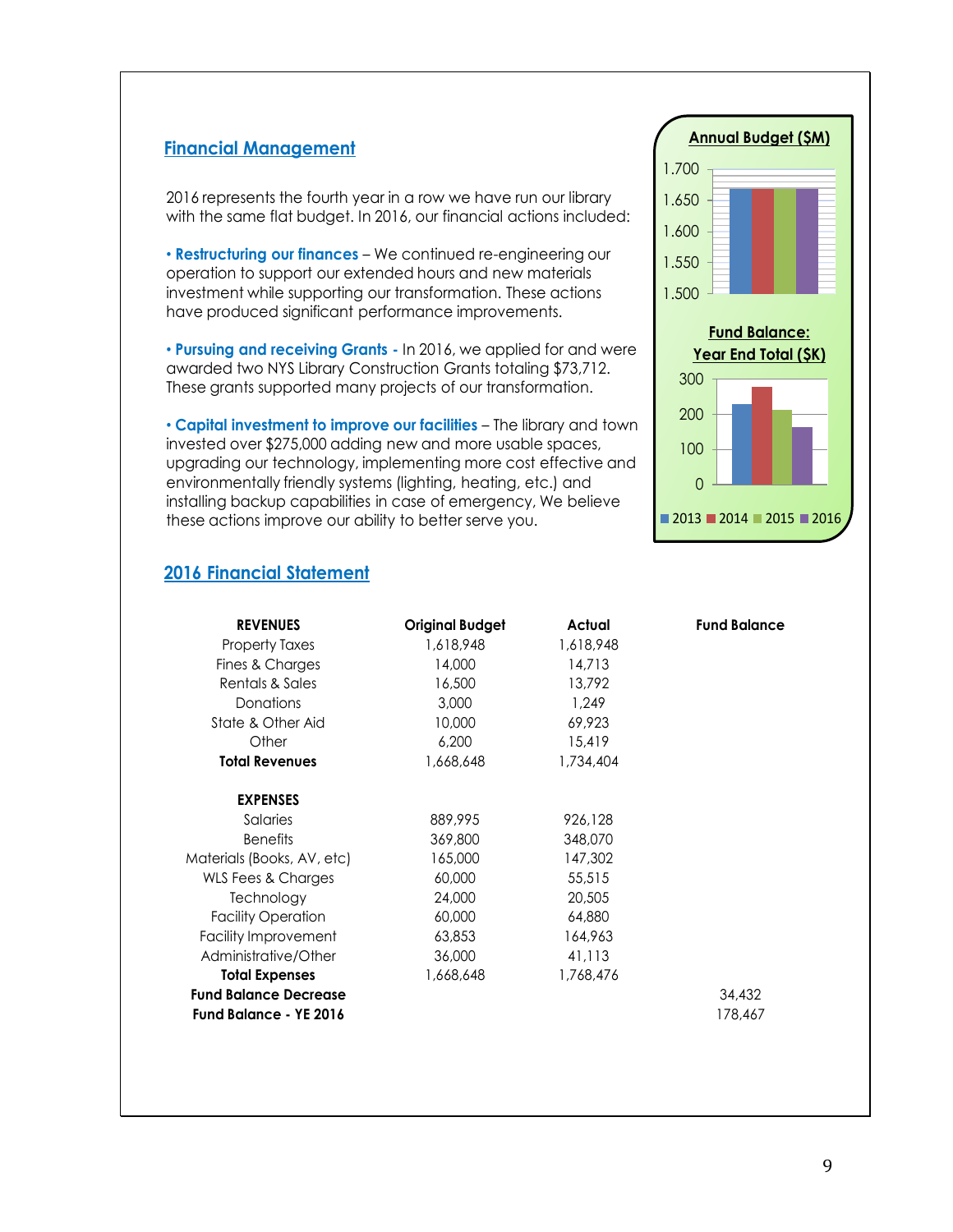# **Our Greatest Challenge**

Our most significant challenge, as it is for many libraries, is growing our total circulation. For us to be best of breed in this area, our circulation will need to double – obviously a big challenge. We recognize that you, our patrons, have many alternatives, so we are working hard to provide more competitive services. For NCPL, this has included increased operating hours, increased spending on new materials, dramatic programming growth, expansion of our electronic services and vast improvements to our infrastructure. We hope that these improvements provide incentive for North Castle residents to make use of our services and spend time enriching their educational and cultural life experiences.



## **Thank You**

We have many people and organizations to thank for their help. You, our patrons, have increased your use of our library and have given us great suggestions on how we can better serve our community; our town government for supporting us with resources and transformation help and our many partners, especially, the Friends of the North Castle Public Library, Inc. who have extended our ability to drive positive change through their generous contributions that fund many "extras" for our library. **Thank you to all!**

**Friends of the North Castle Public Library, Inc.**

# **Special Partner**



**Sponsors** of the **Armonk Outdoor Art Show** and the **Armonk Players** We are fortunate to have a great partner in the Friends of the North Castle Public Library, Inc. This all-volunteer organization is a big part our success. Their fundraising is led by the renowned Armonk Outdoor Art Show. In 2016, the Friends made major contributions to our programming and the new public computer work space in our Armonk adult area. Mark your calendars – Armonk Outdoor Art Show – September 23-24, 2017. **Thank you, Friends!** 

# **Our Library's Future**

In 2017 and beyond, we will aggressively pursue further improvement of our library in three priority areas that are critical to the continued expansion of our library's services:

• **Expansion of the North White Plains Library Branch** – Our branch in NWP is due for significant expansion to meet growing demand. We are working on plans to further expand and upgrade our existing space.

• **Dedicating Space to Programming –** Our success in programming attendance demands that we dedicate more space to programming to minimize the impact of our programs on other services. Look for renovations in our adult and youth areas in Armonk in 2017 and in North White Plains as our expansion plans rollout.

• **Growth of our Virtual Library and Digital Innovation Center Capabilities** – We will continue to grow our technology based services enhancing our virtual library and expanding our innovation center capabilities beyond our current offerings in 3D printing and STEAM related services. Look for these enhancements and please let us know what you are most interested in.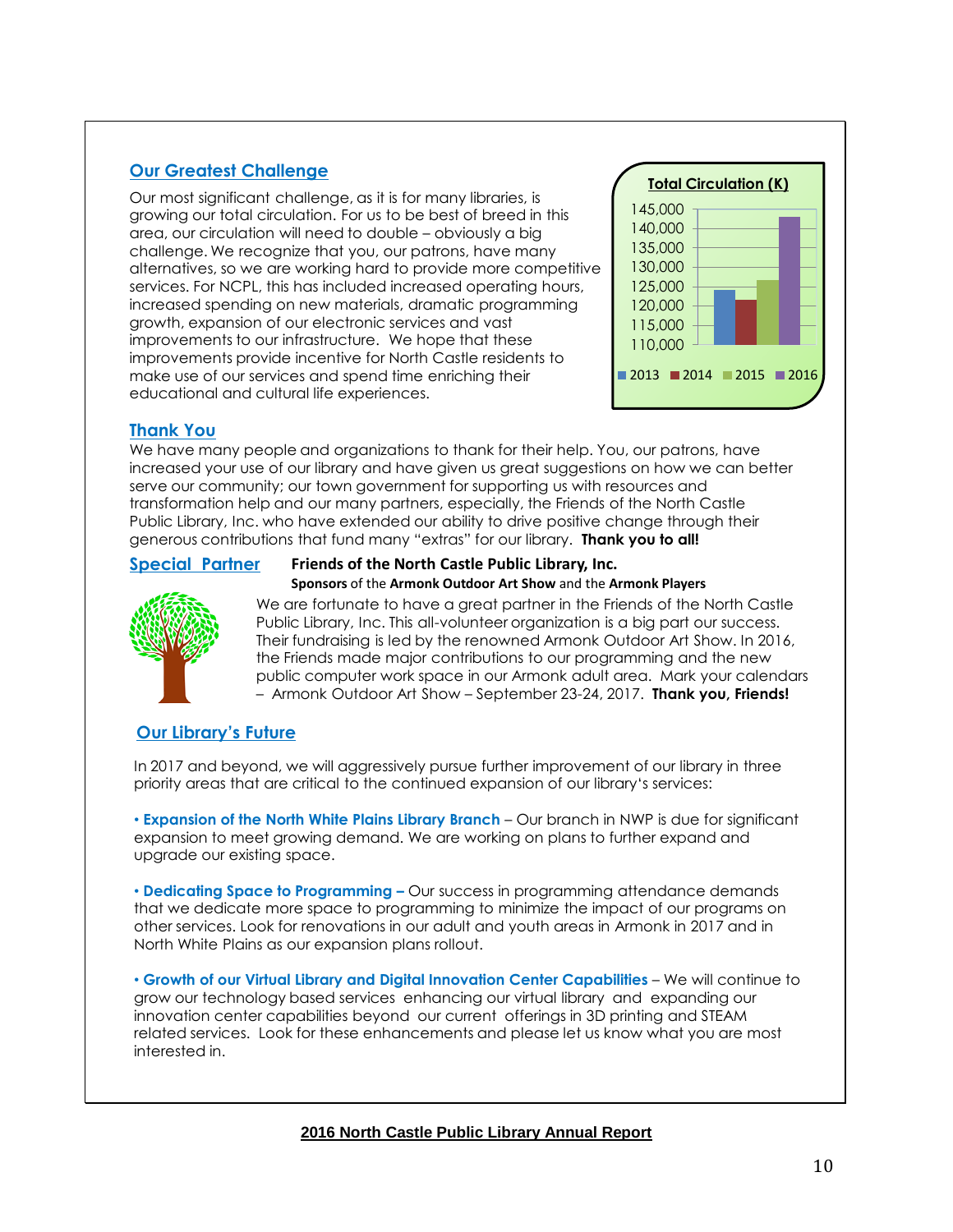#### **A Year of Transformation and Dramatic Performance Improvement**

The North Castle Public Library has become one of the fastest growing libraries in Westchester County according to its recently released 2016 Annual Report. Recapping a year in which the library's leadership team committed to becoming the "educational and cultural hub of North Castle," the annual report details a year of greatly expanded programming attendance, increased circulation and vast infrastructure improvements. Now offering a wide range of downloadable collections and digital services, and access to state-of-the art equipment like 3-D printers, the North Castle Library is striving to become a "library of the future."

The Library's Board of Trustees believes that publishing this report annually both informs the public and provides strong incentive for the library to set aggressive goals and improve services. This year's report details significant success in implementing the library's major strategic initiatives outlined in its multi-year strategic plan. Both the annual report and the strategic plan can be found at [www.northcastlelibrary.org/board-of-trustees.](http://www.northcastlelibrary.org/board-of-trustees)

#### **NCPL 2016 Strategic Initiative Progress**

Circulation growth and increased programming attendance continue as the library's main strategic goals, with 2016 proving to be a banner year for both areas. A significant investment in new materials, both physical and digital, resulted in a total circulation of 143,013 physical and digital items – a 13.1% increase over 2015 results. The library also offered 2,061 unique programs, from early childhood literacy and youth STEAM-related programs to language, art and film classes for adults, resulting in a jump of 34.1% versus 2015 to 36,015 attendees. For the year, programming attendance, digital circulation, and patron visits all reached all-time highs.

To facilitate expanding circulation and programming attendance over the past two years, NCPL also greatly increased its hours of operation and now is the second most active library in Westchester on this measure.

According to the annual report, the library also made a significant push to fully update its new "Virtual Library," which gives patrons access to library materials and databases from home and at the library. These offerings include a full complement of digital and online services, including a rapidly growing collection of downloadables -- digital books, magazines, newspapers, and music – as well as a wide range of informative databases to guide patrons in areas like career planning, healthcare and travel. The commitment to its "virtual library" led to a 57.7% increase in digital use, with more digital offerings and usage projected for 2017.

The report also details NCPL's investment in both its physical plant and its staff. Over the course of the year, the library and town invested over \$275,000 to improve its facilities. The library's top priority has been the renovation of its North White Plains branch, where a new deck was recently installed adding 2,400 square feet of much needed space. In its Armonk location, the library installed a new automatic main entry door to ease access, a generator to support continuous operation, and LED lighting to save cost and minimize environmental impact.

Supporting the library's improvement, a greater focus has also been placed on staff development, with staff actively involved in the library's transformation. The library team has been fully involved with expanding the collection, delivering a rapidly expanding program schedule, fully outfitting the "Virtual Library," modernizing the facilities, and providing improved customer service.

Over the last four years and continuing in 2016, NCPL has expanded its partnerships with other organizations to offer services the library cannot provide on its own. The Hudson Stage Company, a professional theater production company run by Broadway, film and TV professionals, now calls the library's Whippoorwill Theater its home, and library management continues to pursue similar arrangements with others.

As the library transforms itself into a "library of the future," the annual report notes how it has implemented management techniques to identify opportunities, analyze usage patterns, determine solutions to problems, and gather community service requests. It has also invested in improving marketing communications with its patrons**,** placing special emphasis on informing the community about